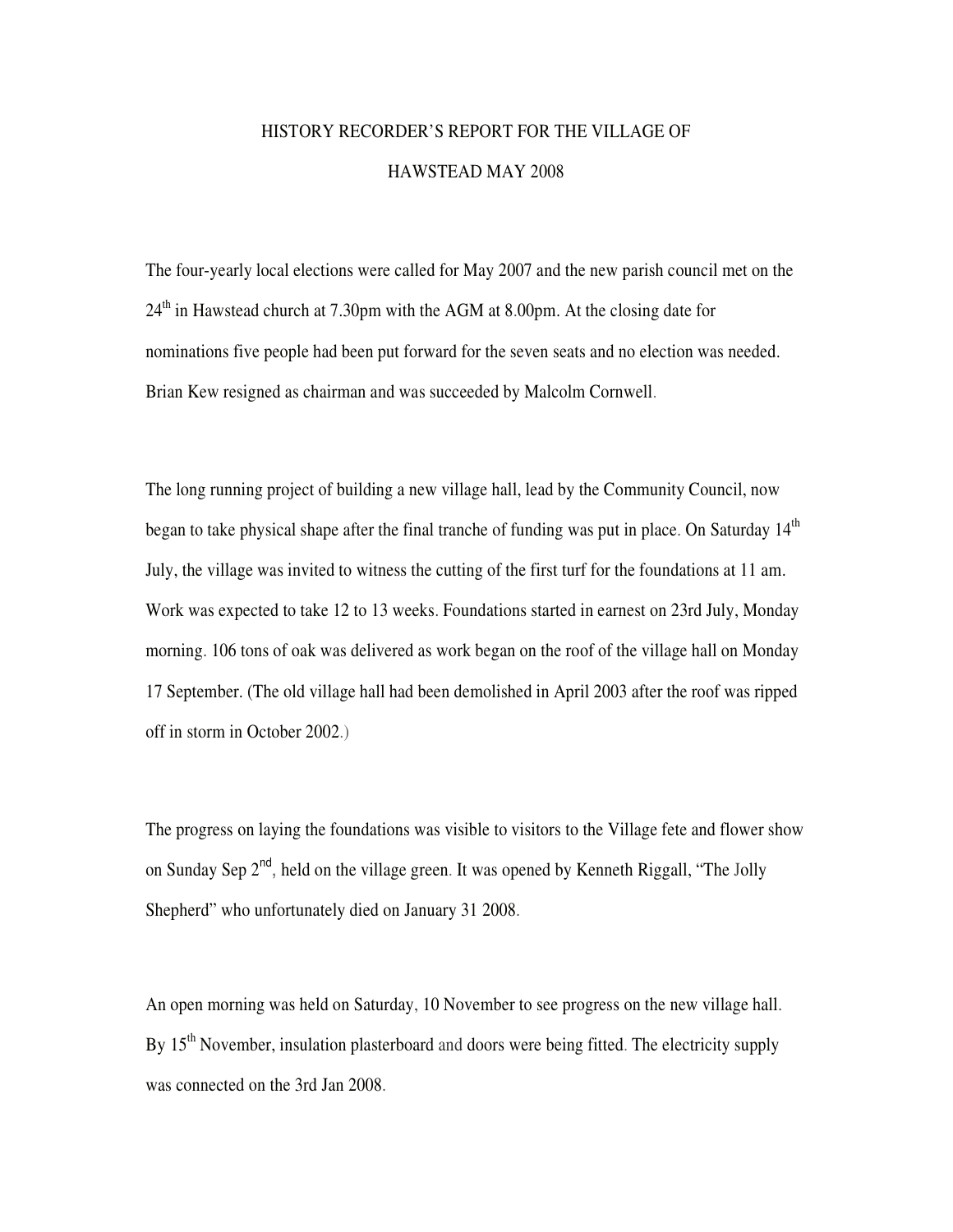The culmination was the grand opening of the hall with a ceremony on April  $19<sup>th</sup>$ . Rosemary Carr and Jim Lebbon ceremoniously cut the ribbon in front of 130 villagers attending the party.

April  $26<sup>th</sup>$  saw the first event in the new hall, a performance of "Art", a comedy performed by actors from the Bury Theatre Royal on their annual tour of village halls. The Hall was also the venue for the Plant Sale, on  $17<sup>th</sup>$  May.

The Community council also subsidized the trip to the pantomime, which was Cinderella on Dec.  $30<sup>th</sup>$  at The Theatre Royal, and on Dec  $19<sup>th</sup>$ , the over 60's Christmas lunch.

The Metcalfe Arms opened on 8th June, 2007 after being closed since the previous March 2006, following an open day for the village the previous evening. The event was covered by the Bury Free Press on Friday 18th June 2007.

On the Bank Holiday Sunday 27th May 2007 a large tree branch was blown down across Church Road by the Old Rectory, blocking the road. BT lines and electricity cables brought down. There had been continuous rain since 8am, the consequence of a North Sea low pressure area, which deepened during the day. Consequently, strong North Easterly gusts caused a chestnut tree branch in the Old Rectory front garden to break off. Police closed off Church Road from junction with Bull Lane to the junction with the Bury Road in Hawstead. The road was reopened on Tuesday 29<sup>th</sup> May 2007.

A tree blew down in Bull Lane on the edge of the village green parish land on  $13<sup>th</sup>$  June 2007.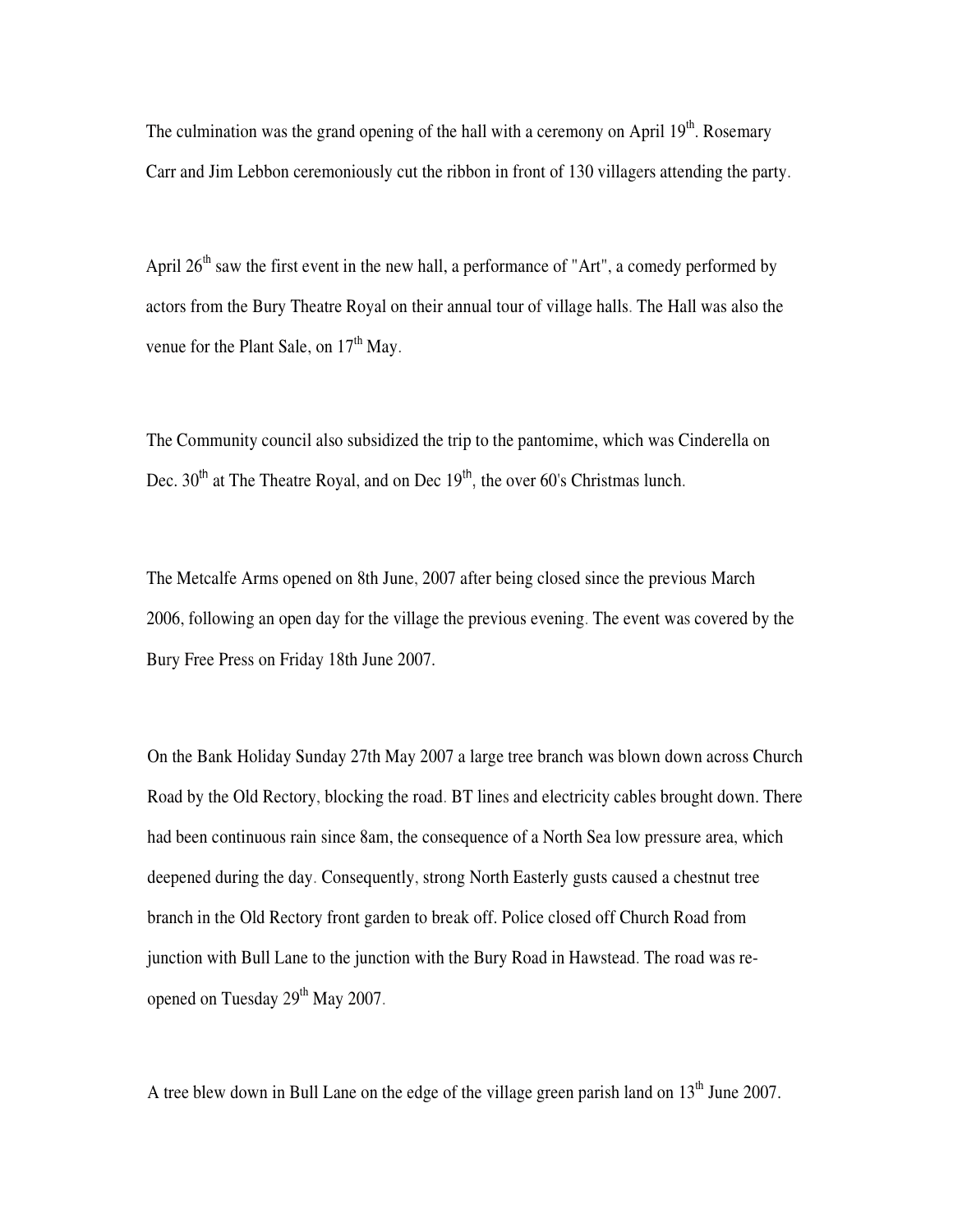There was similarly wind and storm damage overnight  $29<sup>th</sup>$  February/1<sup>st</sup> March 2008, with tree damage.

The Community Council Easter Egg hunt was cancelled because of snow and bad weather on Sunday  $23^{rd}$  March 2008. Some fallen trees were reported to be blocking the footpath.

Last year, the new one-way system including Gypsy Lane caused an outcry in the village. The traffic management experiment was later modified to a traffic calming scheme. Surveys were carried out in October 2007 and compared to figures for November 2004. They showed the average speed in Hardwick Lane to be around 18mph. The traffic calming scheme was deemed a success even though most residents say speeding is still a problem. St. Edmundsbury Borough Council put in the measures including a 20mph zone in Hardwick Lane in July 2007, A report to the council's Sustainable Development Panel said it was unlikely further traffic calming would prevent a minority of drivers from speeding, A report was printed in the Bury Free Press on March  $7<sup>th</sup>$  2008.

However, speeding through Hawstead remains a problem, as shown on Monday 26<sup>th</sup> Nov 2007. There was a car crash on the Bury Road - travelling into Hawstead, on the bend by the Pound just by the 30mph sign, at about 5.00pm. The road was closed and access restricted for about an hour. Mud on the road was a contributory factor.

Margaret Crockford had a letter published in the Bury Free Press on Friday February  $22^{\text{nd}}$ , concerning the town losing its individuality as a result of the cattle market development.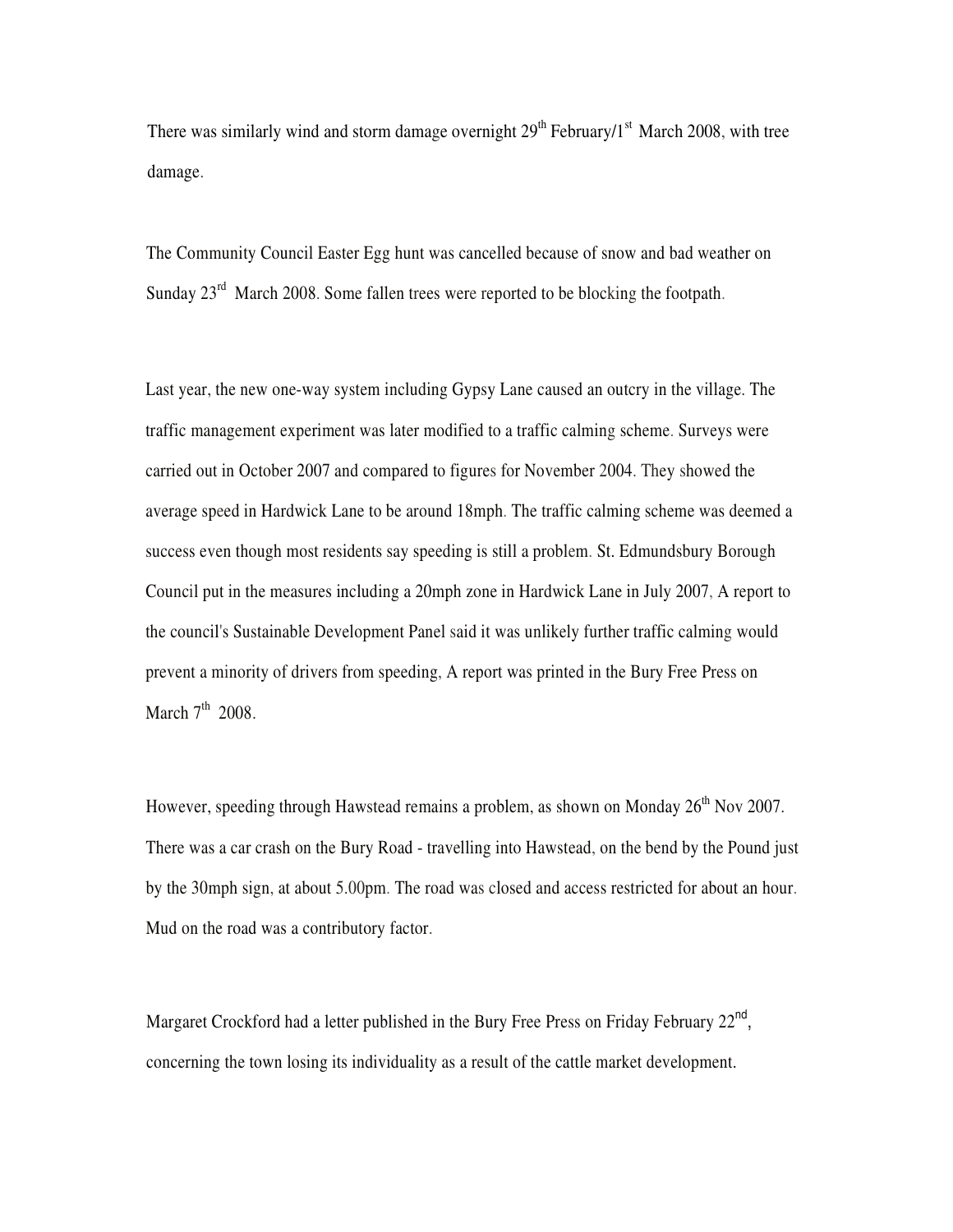On the sporting front, cyclists geared up on Sunday  $10^{til}$  June 2007 for the  $10^{th}$  St. Edmunds Wheels event. Cyclists of all ages and on a range of bikes set off on a course which took them through Whepstead and Hawstead. The Suffolk Historic Churches Trust sponsored bike ride on September 8, 2007 also included Hawstead.

Katie Fairbairn, who was at one time chair of the Parish Council, played in the annual East Anglian Croquet Federation tournament staged at Ickworth Park on September 8<sup>th</sup> and reported in The Bury Free Press on Sept 14th 2007. As half of Bury's second pair, they won their first three games ending the day with four wins, one draw and two losses.

Hawstead Church on Sunday  $30<sup>th</sup>$  Sept 2007 welcomed the Reverend James Longe, who was licensed to the benefice as Assistant Priest. He will work with the Rector, Martin Thrower throughout the six parishes that make up the Benefice.

The NAFDAS organisation began to record aspects of the church, with the end result intended to be an inventory of the building. Fund raising was started by Bill Crockford to refurbish the hatchments (paintings in the church bell-tower).

The Benefice organized a sponsored walk on Saturday 6th October, with a circular route starting and finishing at Hawstead.

The Harvest Festival service was held on Sunday September  $16<sup>th</sup>$  at 11am and an Advent Lunch organized for the  $3<sup>rd</sup>$  December.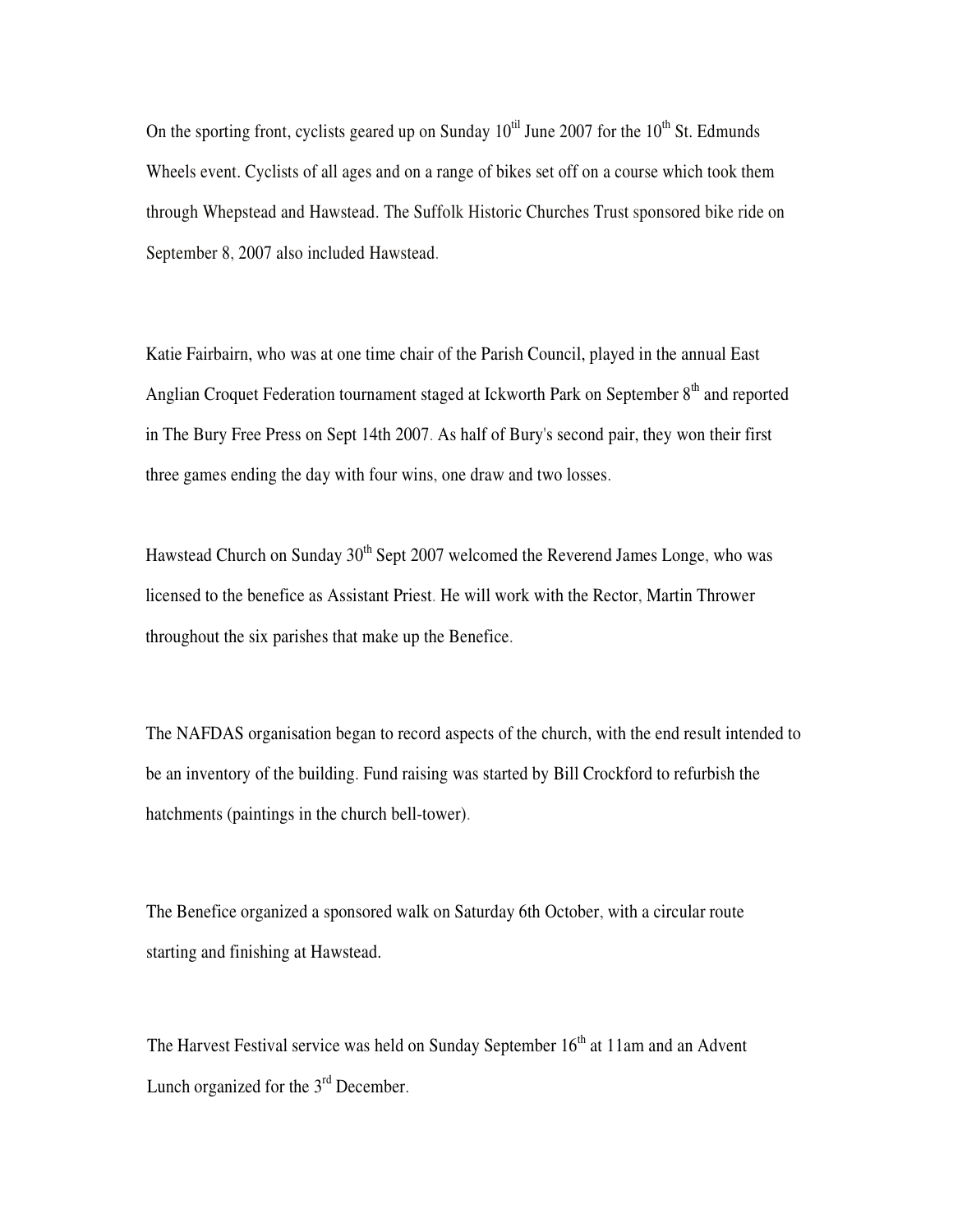Christmas Carols and readings were held in the church on Sunday 16th Dec. 2007 at 6.00pm, with an augmented choir of enthusiastic villagers.

The annual Hawstead village plant sale took place on  $26<sup>th</sup>$  May 2007. A wildflower walk was organized by Suffolk Wildlife Trust on Wed evening 13th June and took a route behind Cullum House and across Hawstead Green.

Sunday evening 22nd July saw a ragwort collection on the village green and a cut of the village green for hay was made on 6th August. Both these activities are work required by Natural England (DEFRA) for its maintenance.

On Boxing Day, the Suffolk Hunt met at Hawstead Lodge, with 400-500 supporters and about 60 riders.

A "wear-it-pink" day to raise money for breast and ovarian cancer was supported by Pinford End Nursing Home, which held a pink raffle on October  $25<sup>th</sup>$  2007, raising £130.

For the third successive year, traditional May Day celebrations were held on Thurs May  $1<sup>st</sup>$ 2008, at 5.30am on the corner of the village green at the end of Bells Lane, with the Green Dragon Morris men. Breakfast followed at Fyletts Manor Cottages.

The death of Rosemary Margaret Finnimore on 29<sup>th</sup> March 2008 was announced. She was the wife of the Reverend Keith Finnimore, who was the Rector of the Hawstead Benefice from